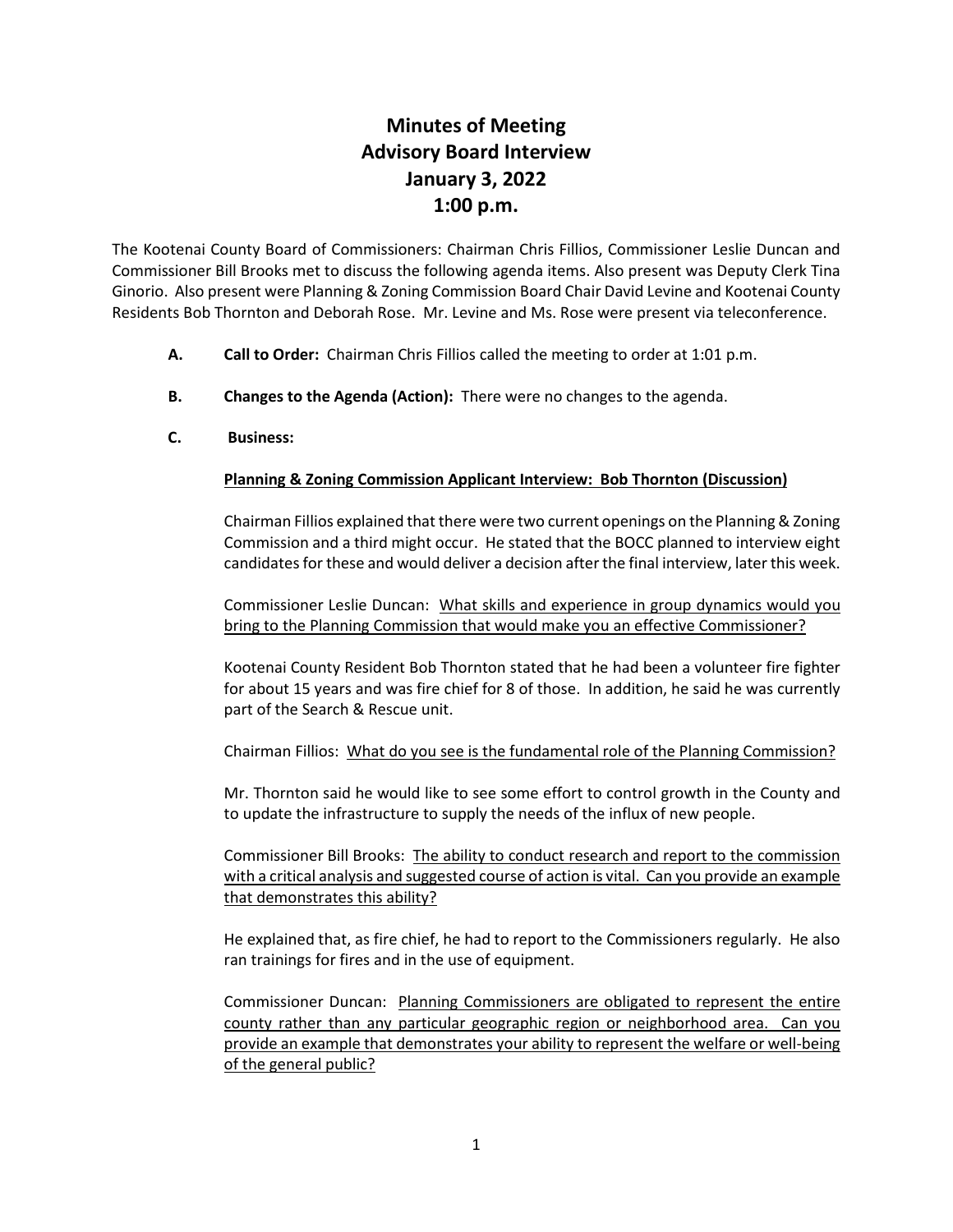He commented that his position in Search & Rescue was of benefit to the whole County. He outlined his varied duties with that group.

Commissioner Brooks: An effective Planning Commission requires members from all walks of life to ensure that the entire community is well represented. Would you share why you believe your background or experience would be a helpful addition to the Commission?

Mr. Thornton said he had been a timber contractor for about 20 years, both residential and commercial.

Commissioner Duncan: Effective Planning Commissioners have certain common traits such as the ability to: express oneself clearly and concisely in public; listen to opposing views and still keep a clear focus on where the real public interest lies (objectivity); keep an open mind to new issues; define what's really at issue on any matter; take the long view; and assemble information and use it to make meaningful recommendations. Can you give us an example of a useful trait you would bring to the Commission?

He stated he interacted well with most people. He said he was also on the Sheriff's Citizen Advisory Committee, which required a great deal of interaction with different people all around the County. He commented that he avoided open conflict when it was counterproductive and was willing to listen and evaluate opposing points of view.

#### Chairman Fillios: Why are you applying for the Planning & Zoning Commission?

Mr. Thornton replied that he felt he had a contribution to make to that group; he had the skills to be of use to them.

In response to a question from Chairman Fillios, he said he had suggestions for ways in which the growth of the County could be properly addressed. He noted that he had lived here since 1980, but that this was the first place he had been that did not require impact fees for new development. He said he felt that issue should be addressed.

### Commissioner Brooks: What are the biggest issues Kootenai County is facing?

He said the biggest challenge was growth; after that, it was the infrastructure needed to support the new population.

## Commissioner Duncan: What are your thoughts regarding the balance between growth versus private property rights?

Mr. Thornton remarked that this was a difficult question for him because he had built his house in 1980 and now saw new developments approaching. He said there was one probably 2 miles from his location. He voiced his concern that the developments may not have been planned with enough attention to what stress they would place on local infrastructure.